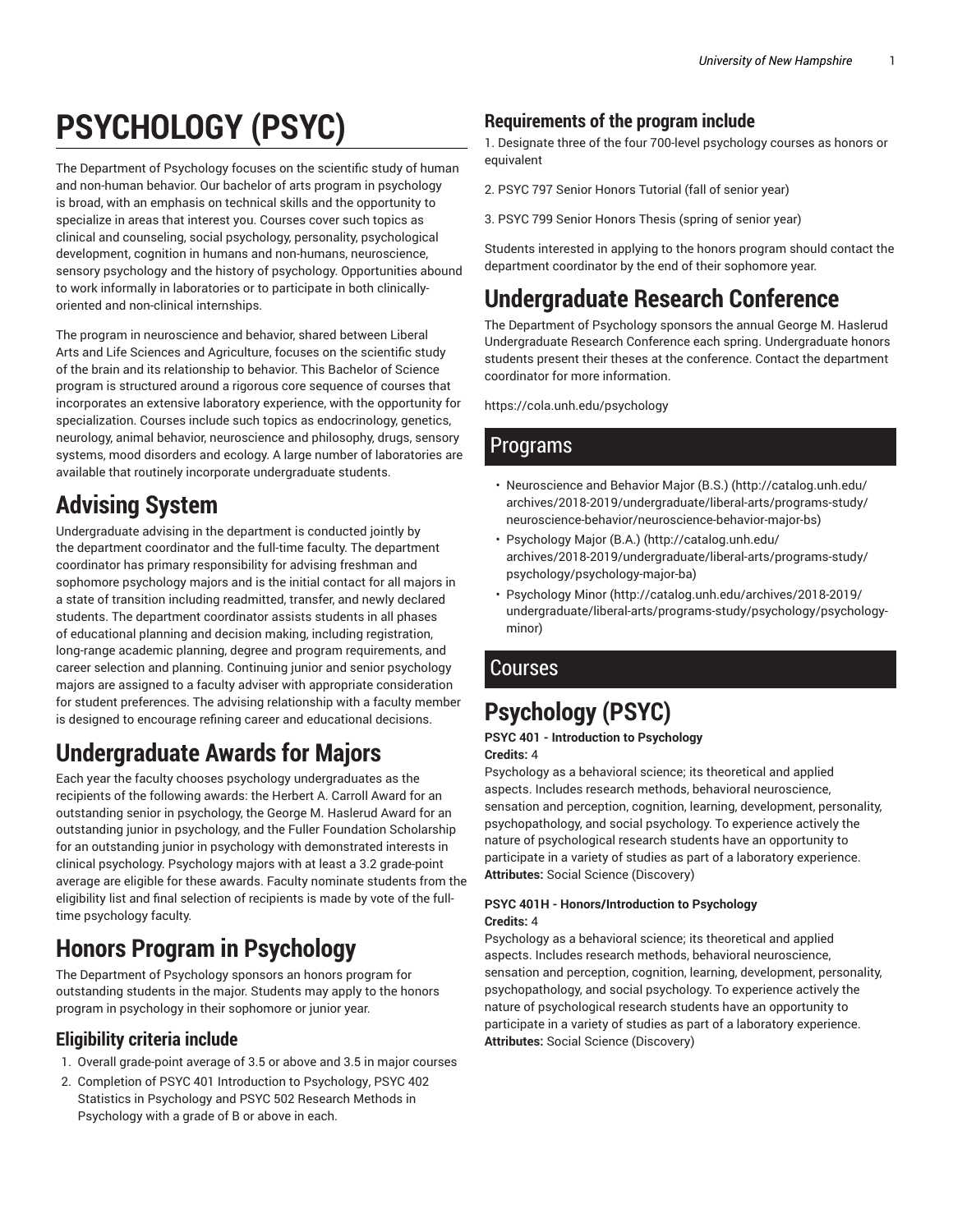#### **PSYC 402 - Statistics in Psychology**

#### **Credits:** 4

Design, statistical analysis, and decision making in psychological research. Probability, hypothesis-testing, and confidence intervals. Conceptualization, computation, interpretation, and typical applications for exploratory data analysis (including measures of central tendency, variability), t-tests, correlations, bivariate regression, one-way analysis of variance, and chi square. Introduction to computer methods of computation. No credit for students who have completed ADM 430; BIOL 528; ADMN 420; EREC 525; HHS #540; MATH 439; MATH 539; MATH 644; SOC 502. Special fee.

**Attributes:** Quantitative Reasoning(Disc)

#### **PSYC 402H - Honors/Statistics in Psychology Credits:** 4

Design, statistical analysis, and decision making in psychological research. Probability, hypothesis-testing, and confidence intervals. Conceptualization, computation, interpretation, and typical applications for exploratory data analysis (including measures of central tendency, variability), t-tests, correlations, bivariate regression, one-way analysis of variance, and chi square. Introduction to computer methods of computation. No credit for students who have completed ADM 430; BIOL 528; ADMN 420; EREC 525; HHS #540; MATH 439; MATH 539; MATH 644; SOC 502. Special fee.

**Attributes:** Quantitative Reasoning(Disc)

#### **PSYC 440A - Honors/Understanding the Human Brain Credits:** 4

First, we will examine the evolution of the brains of hominids to understand what are characteristics are uniquely human and what are conserved across species. We then explore selected topics in neuroscience that alter neural functioning, for example, the impact of neuro-prosthetics, cognitive enhancement, racial discrimination. Finally, we will discuss the benefit and limitations of using animal models to understand human neural functioning.

**Attributes:** Biological Science(Discovery)

#### **PSYC 502 - Research Methods in Psychology Credits:** 4

Research design, including experimental and correlation design; internal versus external validity; measurement; writing a research report; graphic and statistical methods for summarizing data; sampling; and special problems such as experimenter effects, reactivity of measurement, and others. The use of hypothesis testing and data analysis in research. Prereq: PSYC 401 and PSYC 402. Special fee. Writing intensive. **Attributes:** Inquiry (Discovery); Writing Intensive Course

#### **PSYC 511 - Sensation and Perception Credits:** 4

The study of how humans (and some other animals) sense and perceive their environment. Topics include seeing (vision), hearing (audition), tasting (gustation), smelling (olfaction), feeling (somatosensation), and the variety of state-of-the-art methods used by psychologists to study these senses. Illusions and other sensory and perceptual phenomena are treated. Prereq: PSYC 401.

#### **PSYC 512 - Psychology of Primates Credits:** 4

A comparative analysis of primate cognitive, linguistic, and social processes. The origins of human behavior are explored from the perspectives of history, evolution, and contemporary work in neuropsychology, linguistic, sociobiology, and related fields. Prereq: PSYC 401.

#### **PSYC 513 - Cognitive Psychology Credits:** 4

The study of human cognition, its basic concepts, methods, and major findings. Human knowledge acquisition and use. Attention, perception, memory, imagery, language, reading, problem solving, and decision making. Prereq: PSYC 401.

#### **PSYC 521 - Behavior Analysis Credits:** 4

Principles derived from the experimental study of human and animal learning and their theoretical integration. Respondent and operant conditioning. Reinforcement and punishment, stimulus control, choice and preference, conditioned reinforcement. Prereq: PSYC 401.

#### **PSYC 522 - Behaviorism**

#### **Credits:** 4

Introduction to behaviorism as a philosophy of science. Some historical background, but concentration on modern behaviorism as exemplified in the works of B. F. Skinner. No credit for students who have completed PSYC 722. Offered only in Manchester. Prereq: PSYC 401.

### **PSYC 531 - Psychobiology**

#### **Credits:** 4

Introduces the behavioral neurosciences. Surveys research conducted by psychologists to learn about the biological basis of behavior: development, sensation, perception, movement, sleep, feeding, drinking, hormones, reproduction, stress, emotions, emotional disorders, learning, and memory. Prereq: PSYC 401.

#### **PSYC 552 - Social Psychology**

#### **Credits:** 4

Behavior of individuals as affected by other individuals, groups, and society. Topics include attitude change and social influence, conformity, social interaction, interpersonal attraction, impression formation, research. Prereq: PSYC 401.

#### **PSYC 553 - Personality**

#### **Credits:** 4

Major theories, methods of assessment, and research. Prereq: PSYC 401.

#### **PSYC 561 - Abnormal Behavior**

#### **Credits:** 4

Causes, diagnosis, and treatment of abnormal behavior. Implications of varying theoretical viewpoints. Prereq: PSYC 401.

#### **PSYC 571 - Pioneers of Psychology Credits:** 4

An introduction to the development and evolution of psychology as an academic discipline and applied science. The lives and works of innovators in psychology are placed in socio-political context. **Attributes:** Historical Perspectives(Disc)

#### **PSYC 571H - Honors/Pioneers of Psychology Credits:** 4

An introduction to the development and evolution of psychology as an academic discipline and applied science. The lives and works of innovators in psychology are placed in socio-political context. **Attributes:** Historical Perspectives(Disc)

#### **PSYC 581 - Child Development**

#### **Credits:** 4

The developing child in the context of his/her society. Current problems in, and influences on, development of the child. Personality and cognitive development; exceptional children. Prereq: PSYC 401.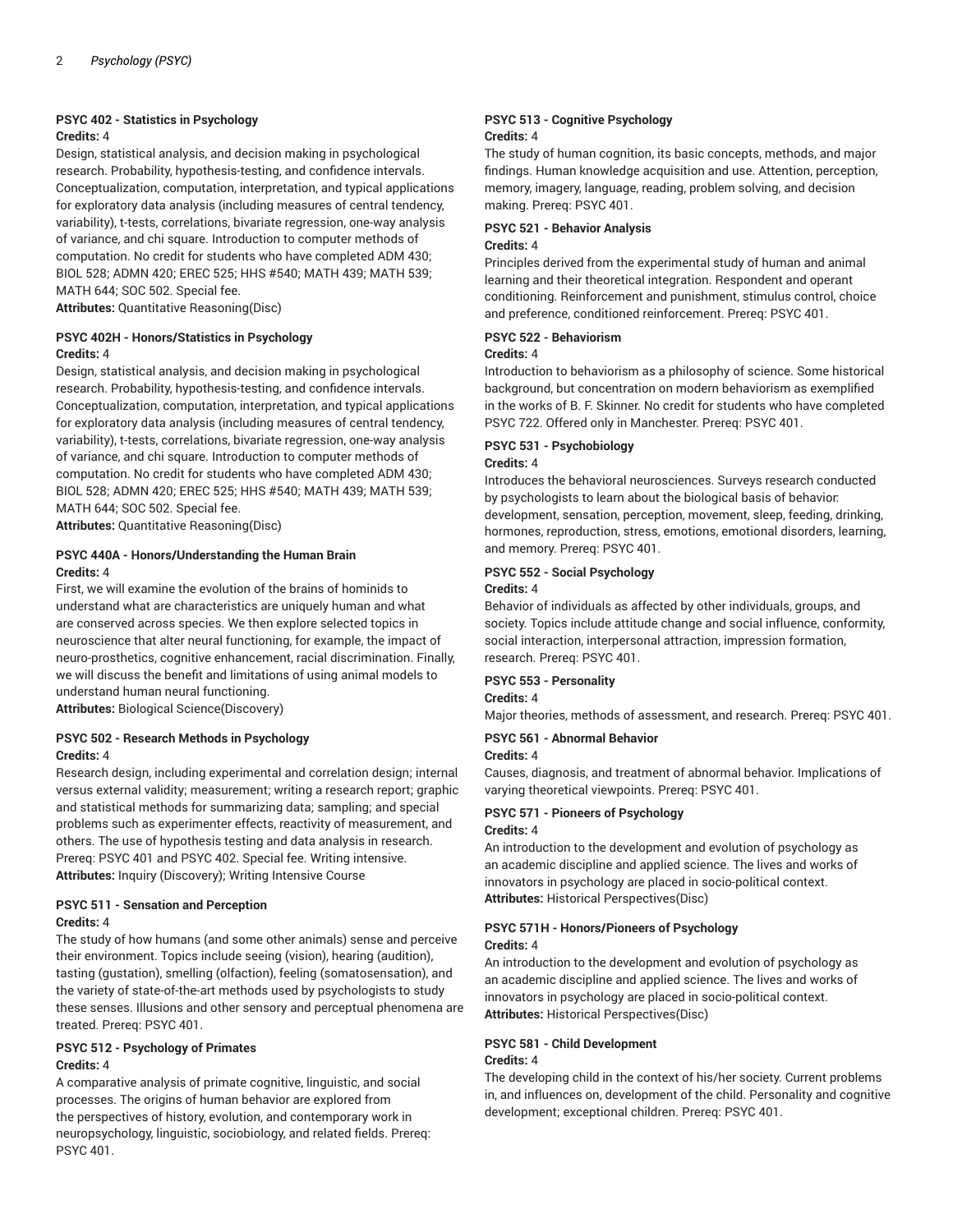#### **PSYC #582 - Adult Development and Aging Credits:** 4

A life-span developmental framework for the study of growth, decline, and stability on adult development. Developmental methods in adult development research; biological basis for aging; patterns of change and stability in diverse domains of psychological functioning, e.g., perception, cognition, intellectual performance, and personality organization. Prereq: PSYC 401. (Offered only in Manchester.)

#### **PSYC 591 - Special Topics**

#### **Credits:** 4

New or specialized courses are presented under this listing. Staff present material not normally covered in regular course offerings. May repeat but not duplicate content. Prereq: PSYC 401.

#### **PSYC 595 - Applications of Psychology Credits:** 1-4

Arranged by the student or offered by psychology faculty for supervised field, academic, or research experience related to psychology. A) Field experience: supervised internship at a business or human services setting, B) Academic experience: specialized classroom experience or supervised teaching assistance, C) Research experience: supervised research experience or laboratory work. Psychology instructors sponsor academic credit for appropriate experience combined with a relevant academic component. Requires a signed learning agreement prior to registration. Prereq: permission. May be taken for 1-4 credits in a semester and repeated to a maximum of 8 credits total. Cr/F.

#### **PSYC #702 - Advanced Statistics and Research Methodology Credits:** 4

A review of basic statistics from Psychology 402 and 502 . Covers partial correlation, factorial ANOVA, and other analyses that include multiple predictor variables. Appropriate for students who plan to apply to research-oriented graduate programs, those who use statistics in honors thesis research, and those who plan to work in areas such as marketing or survey research. Topics covered are appropriate for use in psychology, sociology, education, medicine, and other research areas. Prereq: PSYC 402; PSYC 502; or permission. (Not offered every year.) Writing intensive.

**Attributes:** Writing Intensive Course

#### **PSYC 705 - Tests and Measurement Credits:** 4

Testing intelligence, creativity, achievement, interests, and personality. Test construction; evaluation; relation to psychological theory, research, and practice. Prereq: PSYC 402; PSYC 502;/or permission.

#### **PSYC 705H - Honors/Tests and Measurements Credits:** 4

Testing intelligence, creativity, achievement, interests, and personality. Test construction; evaluation; relation to psychological theory, research, and practice. Prereq: PSYC 402; PSYC 502;/or permission.

#### **PSYC 710 - Visual Perception**

#### **Credits:** 4

The study of how humans (and some other animals) see. Topics include color vision, depth perception, form and pattern vision, visual learning and development, eye movements, diseases of the visual system, illusions, and other visual phenomena. Prereq: PSYC 402, PSYC 502, PSYC 511, or PSYC 531; or permission. Special fee. Writing intensive.

**Attributes:** Writing Intensive Course

#### **PSYC 712 - Psychology of Language Credits:** 4

Theories of language structure, functions of human language, meaning, relationship of language to other mental processes, language acquisition, indices of language development, speech perception, reading. Prereq: PSYC 402; PSYC 502; PSYC 512; or PSYC 513; or permission. Special fee.

#### **PSYC 712W - Psychology of Language Credits:** 4

Theories of language structure, functions of human language, meaning, relationship of language to other mental processes, language acquisition, indices of language development, speech perception, reading. Prereq: PSYC 402; PSYC 502; PSYC 512; or PSYC 513; or permission. Special fee. Writing intensive.

**Attributes:** Writing Intensive Course

#### **PSYC 713 - Psychology of Consciousness Credits:** 4

Explores questions of consciousness What is it? How does it develop? Are infants and animals conscious? Why did consciousness evolve? Includes a review of historical background, including the ideas of Jaynes, Paiget, James, Freud, and others. Contemporary topics may include the role of language and other representational systems, blindsight, subliminal perception, priming and other implicit cognitive phenomena, hypnosis, confabulation and attribution, dreaming, multiple personality and conceptions of self and free will, from simultaneous perspectives of phenomenology, behavior, and neuroscience. Specific topics governed by class interests. Prereq: PSYC 402; PSYC 502; PSYC 513. **Attributes:** Writing Intensive Course

#### **PSYC 713W - Psychology of Consciousness Credits:** 4

Explores questions of consciousness What is it? How does it develop? Are infants and animals conscious? Why did consciousness evolve? Includes a review of historical background, including the ideas of Jaynes, Paiget, James, Freud, and others. Contemporary topics may include the role of language and other representational systems, blindsight, subliminal perception, priming and other implicit cognitive phenomena, hypnosis, confabulation and attribution, dreaming, multiple personality and conceptions of self and free will, from simultaneous perspectives of phenomenology, behavior, and neuroscience. Specific topics governed by class interests. Prereq: PSYC 402; PSYC 502; PSYC 513. **Attributes:** Writing Intensive Course

#### **PSYC 716 - Cognitive Neuroscience Credits:** 4

Cognitive Neuroscience is a rapidly expanding scientific discipline that probes classical questions of human cognitivepsychology via a broad array of cutting-edge methodological approaches, which include but are not limited to brain imaging (e.g., functional MRI and electroencephalography), lesion studies,single-cell recording,and examinations of brain injuriesand other neurological disorders. This course will survey the results of these approaches, which have thus far generated fundamental insights about how the brain supports motor control, attention, memory, emotion processing, social cognition, language, executive function and decision making. Prereq: PSYC 402, PSYC 502, PSYC 513, or PSYC 531; or permission. Writing intensive. **Attributes:** Writing Intensive Course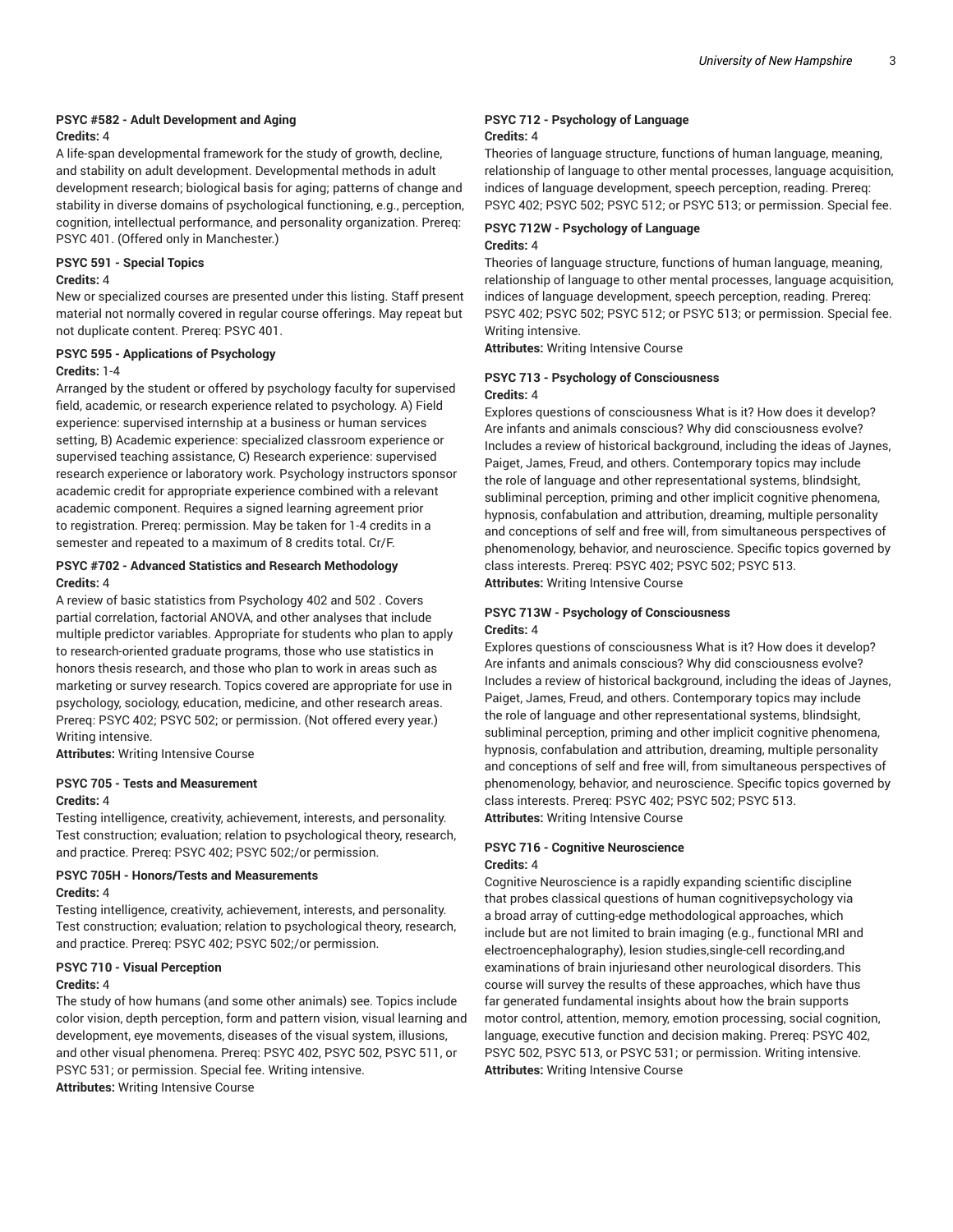#### **PSYC 720 - Animal Cognition**

#### **Credits:** 4

Do animals use language or have a culture? Can birds count? Do animals use tools and understand how they function? How do ants navigate their environment to find food and then return to their nest? How animals perceive, attend to, process, store, and represent information from their environment. Research on animal learning and behavior as a framework for investigating cognitive processes in animal learning. Quantitative versus qualitative nature of differences between people and non-human animals. Multidisciplinary approach including the fields of anthropology, physiology, philosophy and biology. Prereq: PSYC 401; PSYC 402; PSYC 502; PSYC 513 or PSYC 521; or permission. Writing intensive. **Attributes:** Writing Intensive Course

#### **PSYC 722 - Behaviorism, Culture, and Contemporary Society Credits:** 4

Introduces behaviorism as a philosophy of science. Concentration on modern behaviorism as exemplified in the works of B.F. Skinner. Implications of behaviorism for the development and evolution of cultures. Consideration of societal issues (for example pollution, overpopulation, conflict, drug abuse) from a behavioral framework. Prereq: PSYC 402; PSYC 502; PSYC 521;/or permission. No credit for students who have completed PSYC 522. Writing intensive. **Attributes:** Writing Intensive Course

#### **PSYC 731 - Brain and Behavior Credits:** 4

Neuropsychology, the study of brain/behavior relationships including clinical topics related to the analysis of neurological diseases in humans and more basic experimental topics related to integrative functions of the brain. The main focus is on cerebral cortex and functions related to perception, movement, attention, memory, and language. Prereq: PSYC 402; PSYC 502; PSYC 531;/or permission. Special fee. Writing intensive.

**Attributes:** Writing Intensive Course

### **PSYC 733 - Drugs and Behavior**

#### **Credits:** 4

Introduces the principles of psychopharmacology and the effects of psychoactive substances on behavior. Focuses on the therapeutic and recreational use of drugs and the mechanisms of drug action, that is how the drugs affect the brain. Neuropsychiatric function and dysfunction are discussed as they relate to the use or abuse of particular drugs. Prereq: PSYC 402; PSYC 502; PSYC 531;/or permission. Writing intensive. **Attributes:** Writing Intensive Course

#### **PSYC 735 - Neurobiology of Mood Disorders Credits:** 4

Neurobiological and neurochemical substrates underlying various psychopathologies, using both animal models and human data. Study of disorders from the field of biological psychiatry including aggression, anxiety, panic disorder, obsessive-compulsive disorder, unipolar depression, bipolar affective disorder, schizophrenia, and posttraumatic stress disorder. The effectiveness of current behavioral and pharmacological therapy. Prereq: PSYC 402; PSYC 502; PSYC 531; or permission. Writing intensive.

**Attributes:** Writing Intensive Course

#### **PSYC 736 - Attention Disorders Credits:** 4

Attention encompasses several gonitive functions including, but not limited to, the ability to select relevant from irrelevant stimuli, to maintain goal-directed behavior over time, and to process multiple streams of information at once. This course explores how the normal brain "attends", and the consequences of dysfunction in neurchemical systems hypothesized to mediate these abilities including dementia, attention-deficit hyperactivity disorder (ADHD) and schizophrenia. Prereq: PSYC 402; PSYC 502; PSYC 531;/or permission. **Attributes:** Writing Intensive Course

**PSYC 737 - Behavioral Medicine**

#### **Credits:** 4

Behavioral, physiological, and neurochemical alterations, associated with health-promoting behaviors (low-fat diet, exercise) as well as health-impairing behaviors (eating disorders, smoking, excessive alcohol consumption). Topics include stress, coping, type-A behavior, hypertension, and the interface of brain, behavior, and immunity (psychoimmunology, cancer, AIDS). Treatment/therapy are discussed from behavioral and pharmacological perspectives. Prereq: PSYC 402; PSYC 502; PSYC 531;/or permission. Writing intensive. **Attributes:** Writing Intensive Course

## **PSYC 741 - Advanced Topics**

#### **Credits:** 4

Advanced material in which instructor has specialized knowledge through research and study. May be repeated for different offerings. Topics under this listing may be used to fulfill a major requirement in category CI. A) Psychology as a Natural Science, B) Cognition, C) Behavior Analysis, D) Biological/Sensory. Prereq: PSYC 402; PSYC 502; plus other prerequisites when offered; or permission.

#### **PSYC 741W - Advanced Topics**

#### **Credits:** 4

Advanced material in which instructor has specialized knowledge through research and study. May be repeated for different offerings.Topics include: Behavoiral Neuroscience. Prereq: PSYC 402; PSYC 502; plus other prerequisites when offered; or permission. Writing intensive. **Attributes:** Writing Intensive Course

## **PSYC 755 - Psychology and Law**

#### **Credits:** 4

Applications of psychology to the study of the law, including theories of legal and moral judgment, participants in the legal system (judges, police, victims, witnesses), the trial process, and plea bargaining. Special focus on the death penalty, the insanity plea, and child witnesses. Prereq: PSYC 402; PSYC 502;/or permission. Writing intensive. **Attributes:** Writing Intensive Course

#### **PSYC 756 - Psychology of Crime and Justice Credits:** 4

Examines the psychological aspects of crime and justice, including the following origins and causes of crime: developmental, biological, biopsychological, learning, and mental disorder. Focuses on issues related to homicide, profiling, and serial killers. Examines aggression and violence as well as causes and consequences of criminal homicides. Discussion of the future of crime. Prereq: PSYC 402; PSYC 502; or permission. Writing intensive.

**Attributes:** Writing Intensive Course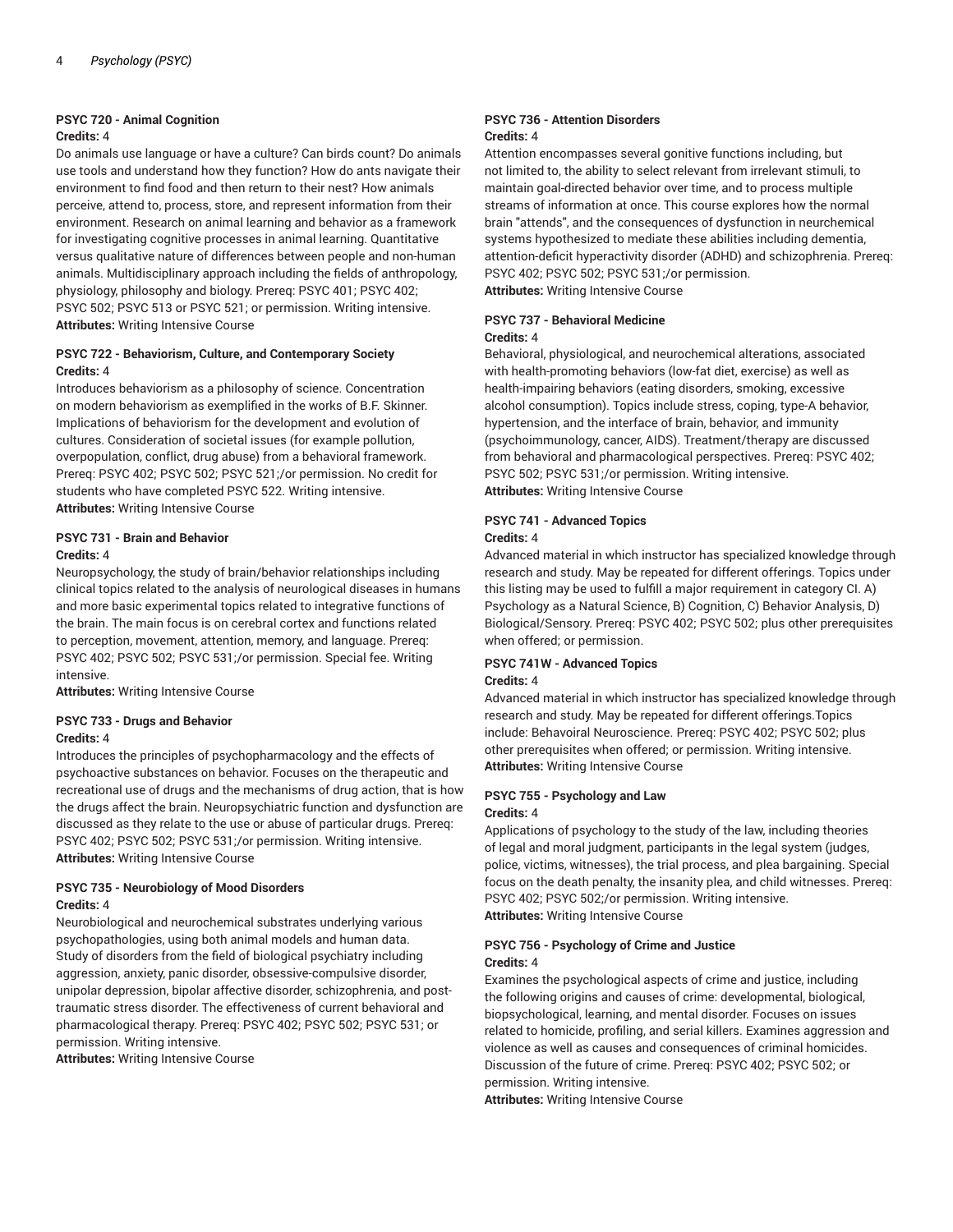#### **PSYC 757 - Psychology of Happiness Credits:** 4

Overview of empirical research in Positive Psychology. We will discuss factors that may influence happiness and aubjective well-being; and effects that well-being may have on other life outcomes such as physical health. Learning involves reading and writing about evidence from research and also experimental exercises (such as foing an act of kindness). Prereq: PSYC 402, PSYC 502 or permission. Writing intensive. **Attributes:** Writing Intensive Course

#### **PSYC 758 - Health Psychology Credits:** 4

Survey of current topics in health psychology, including social stress and the etiology of disease, Type A and other personality factors related to health, modification of risk factors, the practitioner-patient relationship, chronic pain, and the emotional impact of life-threatening illness. Prereq: PSYC 402; PSYC 502; or permission. Writing intensive.

**Attributes:** Writing Intensive Course

#### **PSYC 762 - Counseling**

#### **Credits:** 4

Theories of counseling, ethical considerations, professional and paraprofessional activities in a variety of work settings. Prereq: PSYC 402; PSYC 502; PSYC 553; or PSYC 561; or permission. Writing intensive.

**Attributes:** Writing Intensive Course

#### **PSYC 763 - Community Psychology Credits:** 4

Examines the sub-field of community psychology, which grew out of clinical psychology but is different from it. Theoretical and research perspectives on prevention, diversity, empowerment, resilience, community intervention, and ecological understandings of behavior. Causes of and interventions in social issues such as interpersonal and community violence and homelessness. Prereq: PSYC 401; PSYC 402; PSYC 502; PSYC 552, PSYC 553, or PSYC 561;/or permission. Writing intensive.

**Attributes:** Writing Intensive Course

#### **PSYC 775 - Madness in America Credits:** 4

Examines how popular and professional concepts of mental illness are shaped by historical events as well as scientific and medical research. Writings of former psychiatric patients, therapists, researchers, social critics, and historians of psychology and psychiatry. Cultural values, public attitudes, and popular views of mental health and illness as expressed through motion pictures, documentaries, novels, autobiographies, and biographies. The impact of WWI and WWII on how people thought about madness and how it was treated. The 1973 removal of homosexuality from the diagnostic manual of the American Psychological Association; the rise and fall of the lobotomy; feminist cristicisms of psychiatry and psychology. Prereq: PSYC 402; PSYC 502; PSYC 561;/or permission. Writing intensive.

**Attributes:** Writing Intensive Course

#### **PSYC 780 - Prenatal Development and Infancy Credits:** 4

Psychological development of infants from conception through second year of life. Factors and potential influences on reproductive health and prenatal physical and behavioral development. Transition to parenthood, infant temperament and parent-infant relationships. Developmental patterns of specific capabilities. Prereq: PSYC 402; PSYC 502; PSYC 581 or FS 525; or permission. Writing intensive.

**Attributes:** Writing Intensive Course

### **PSYC 783 - Cognitive Development**

#### **Credits:** 4

Theories of cognitive development. Comparison among major theorists on how knowledge, thought, and development are defined and studied. Current research, including cognitive development; memory; perceptual processes; language. Prereq: PSYC 402; PSYC 502; PSYC 581; or permission. Writing intensive.

**Attributes:** Writing Intensive Course

### **PSYC 785 - Social Development**

#### **Credits:** 4

Examines development of social interactions. Emphasizes important social relationships for the child (e.g., attachment to parents and friendships with peers). Considers other topics of relevance to social developmentalists, such as temperament, aggression, social cognition, and sex roles. Prereq: PSYC 402; PSYC 502; PSYC 581; or permission. Writing intensive.

**Attributes:** Writing Intensive Course

#### **PSYC 791 - Advanced Topics Credits:** 4

Advanced material in which instructor has specialized knowledge through research and study. May be repeated for different offerings. Topics under this listing may be used to fulfill a major requirement in category CII. A) Psychology as a Social Science, B) Social Psychology, C) Personality, D) Abnormal/Counseling, E) History of Psychology, F) Child Development, G) Adult Development. Prereq: PSYC 402; PSYC 502; plus other prerequisites when offered, or permission. Special fee with some topics.

#### **PSYC 791W - Advanced Topics Credits:** 4

#### Advanced material in which instructor has specialized knowledge through research and study. May be repeated for different offerings. Topics include: Close Relationships. Prereq: PSYC 402; PSYC 502; plus other prerequisites when offered, or permission. Writing intensive. **Attributes:** Writing Intensive Course

#### **PSYC 793 - Internship**

#### **Credits:** 4-8

Supervised practicum in one of several cooperating New Hampshire mental health/rehabilitation facilities. Coursework knowledge applied to meaningful work and team experience. Commitment includes a negotiated number of weekly work hours and weekly seminars. Supervision by institution personnel and the instructor. A maximum of 4 credits may be applied to the Psychology major. Course applications accepted beginning in March for fall term and October for spring term. Prereq: permission; PSYC major; PSYC 402; 502; 561 Pre- or coreq: PSYC 762.